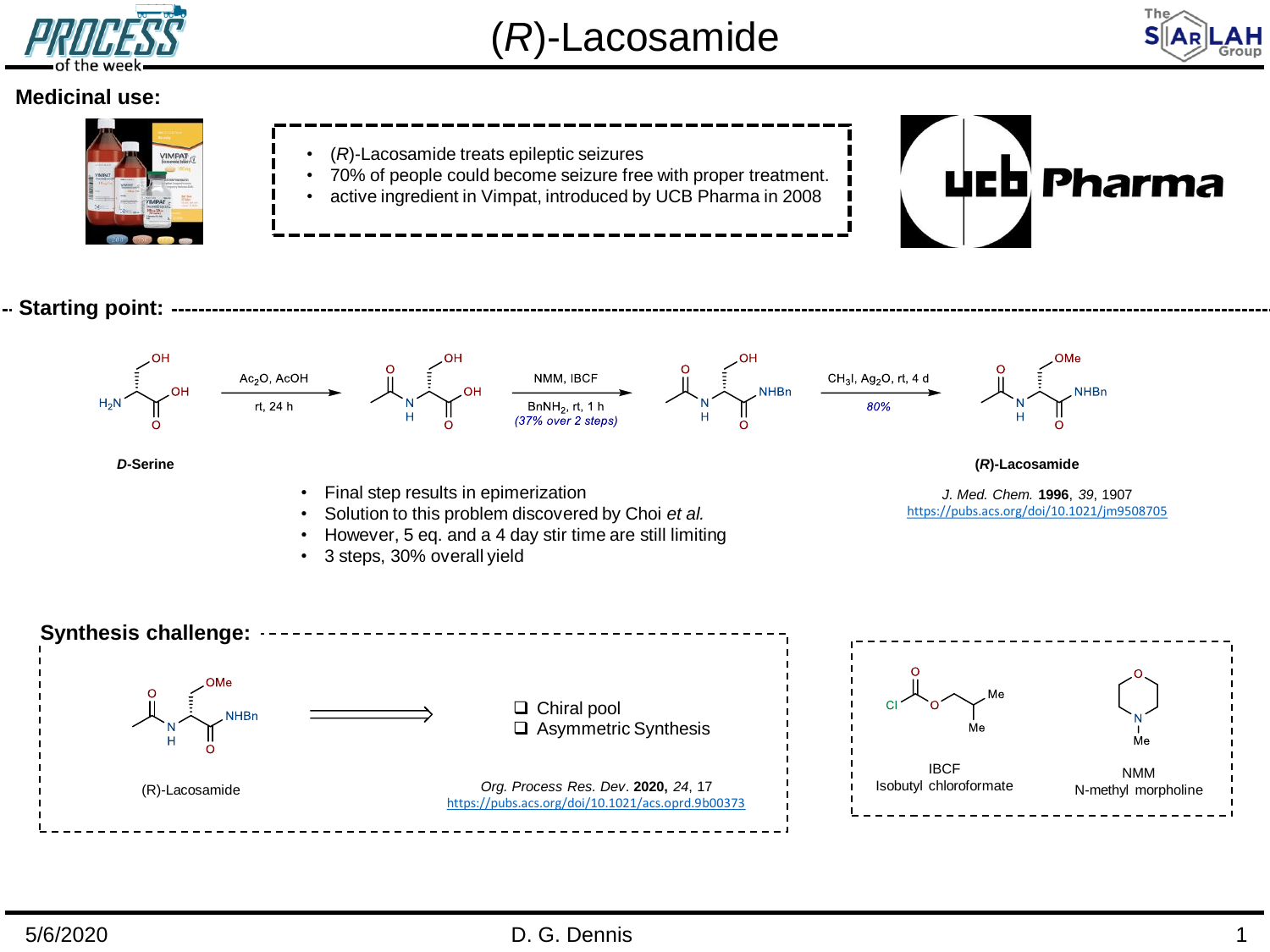

(*R*)-Lacosamide



#### **Chiral Pool:**





#### **Aziridine opening with MeOH**



- Starting material is commercially available, via enzymatic resolution.
	- *Chem. Bio. Chem*. **2009**, *10*, 2213.
	- <https://chemistry-europe.onlinelibrary.wiley.com/doi/epdf/10.1002/cbic.200900343>
- Three steps, 99.9% ee and 71% overall yield
	- *Synthesis* **2017**, *49*, 1264.
	- <https://www.thieme-connect.com/products/ejournals/pdf/10.1055/s-0036-1588093.pdf>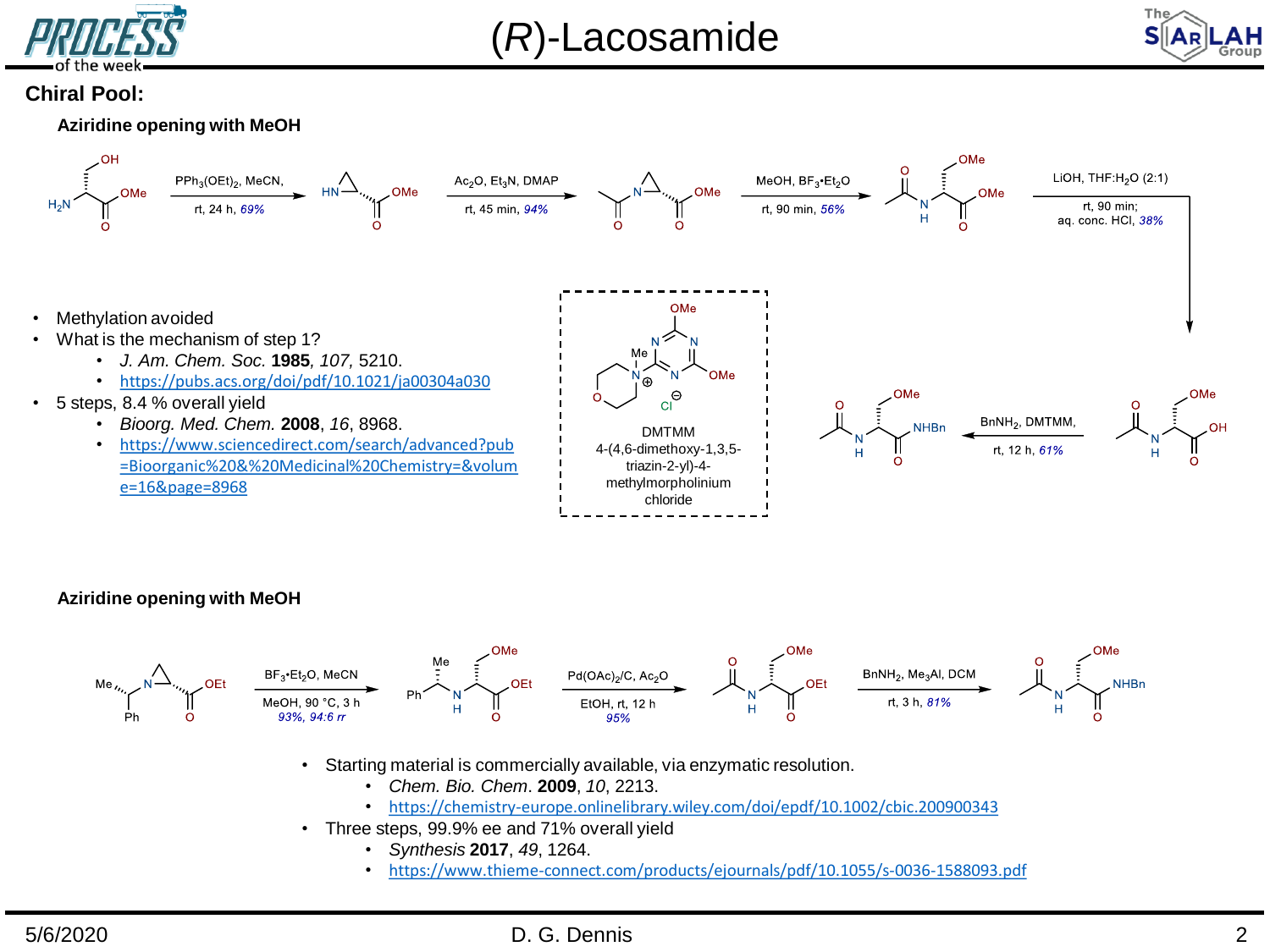



## **Chiral Pool (continued):**

#### **Phase transfer catalysis**



- Partial racemization solved using phase transfer catalysis in the first step
- 69% overall yield, 99.91% chiral purity. *Org. Process Res. Dev.* **2019**, *23*, 818. <https://pubs.acs.org/doi/pdf/10.1021/acs.oprd.8b00370>

#### **From natural amino acid L-serine**



No racemization observed during the methylation step

• *Tet. Lett*. **2015**, *56*, 5802. <https://www.sciencedirect.com/search/advanced?pub=Tetrahedron%20Letters&volume=56&page=5802>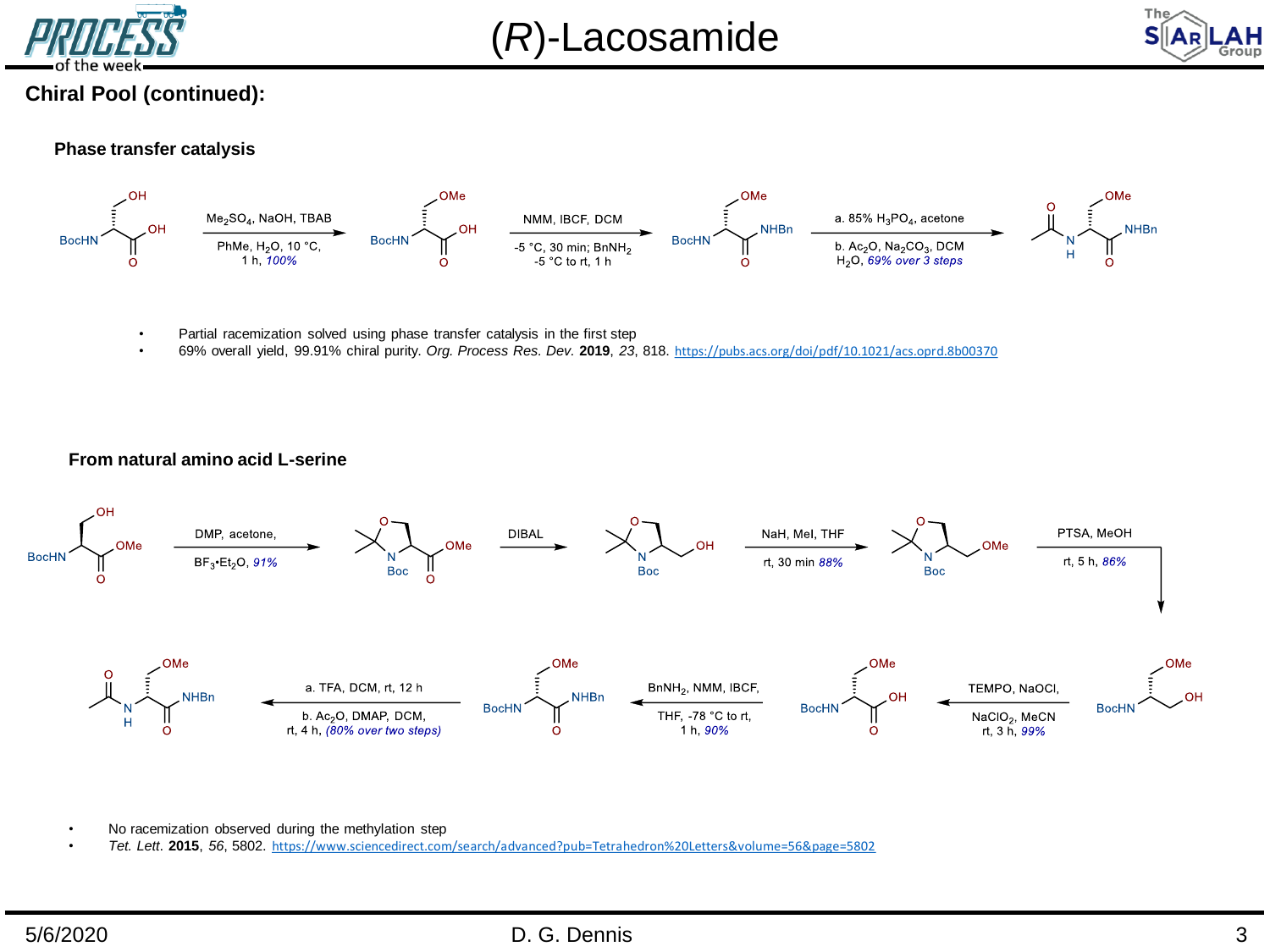



## **Chiral Pool (continued):**



5/6/2020 4 D. G. Dennis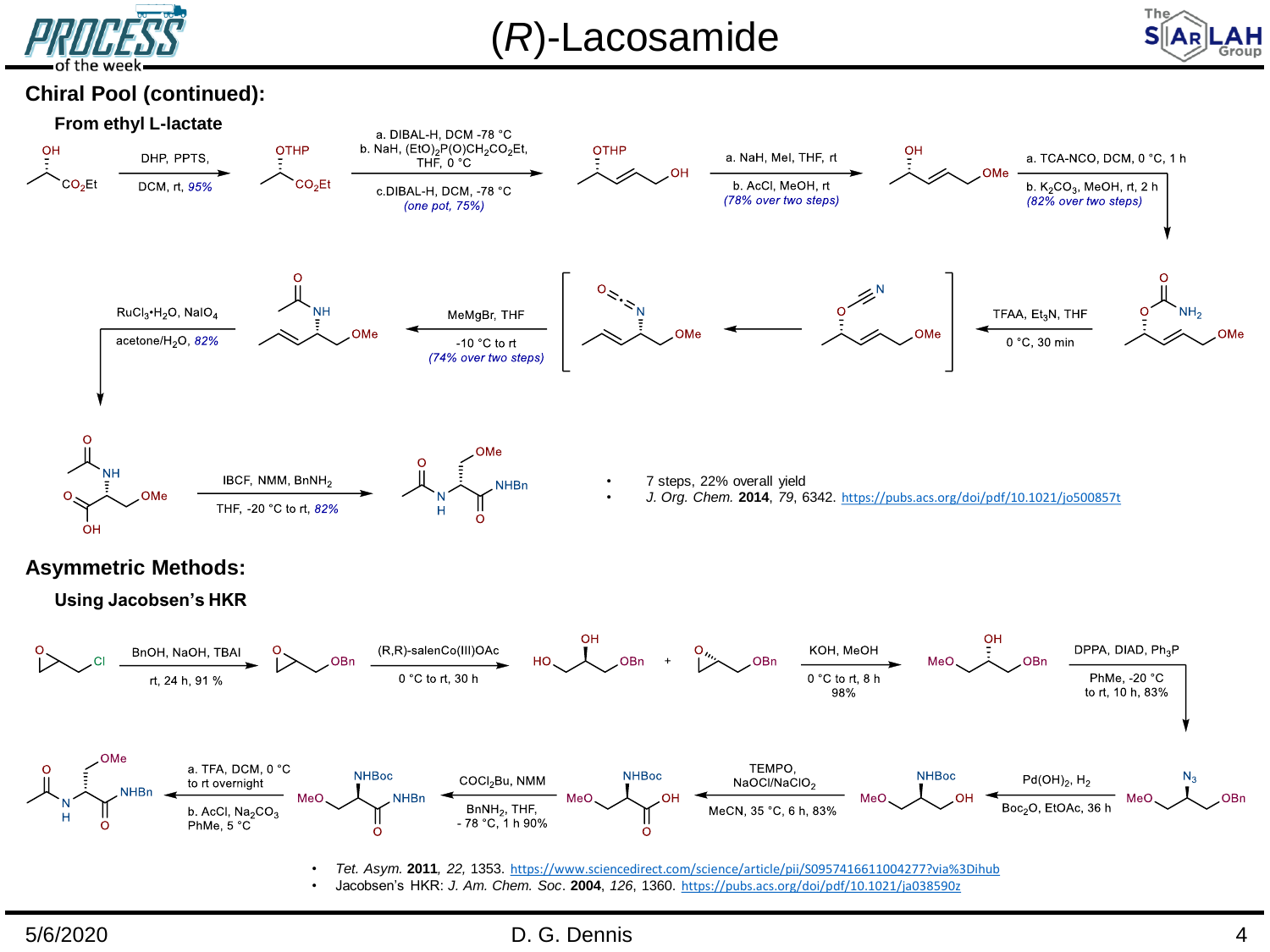



## **Asymmetric Methods (continued): Using Trost's DYKAT**



#### **Using Sharpless Asymmetric Dihydroxylation**



• *Synthesis* **2013**, *45*, 3383. <https://www.thieme-connect.com/products/ejournals/pdf/10.1055/s-0033-1339901.pdf>

• Mechanism of selective tosylation? J. Am. Chem. Soc. 2002, 124, 3578.<https://pubs.acs.org/doi/pdf/10.1021/ja016031r>